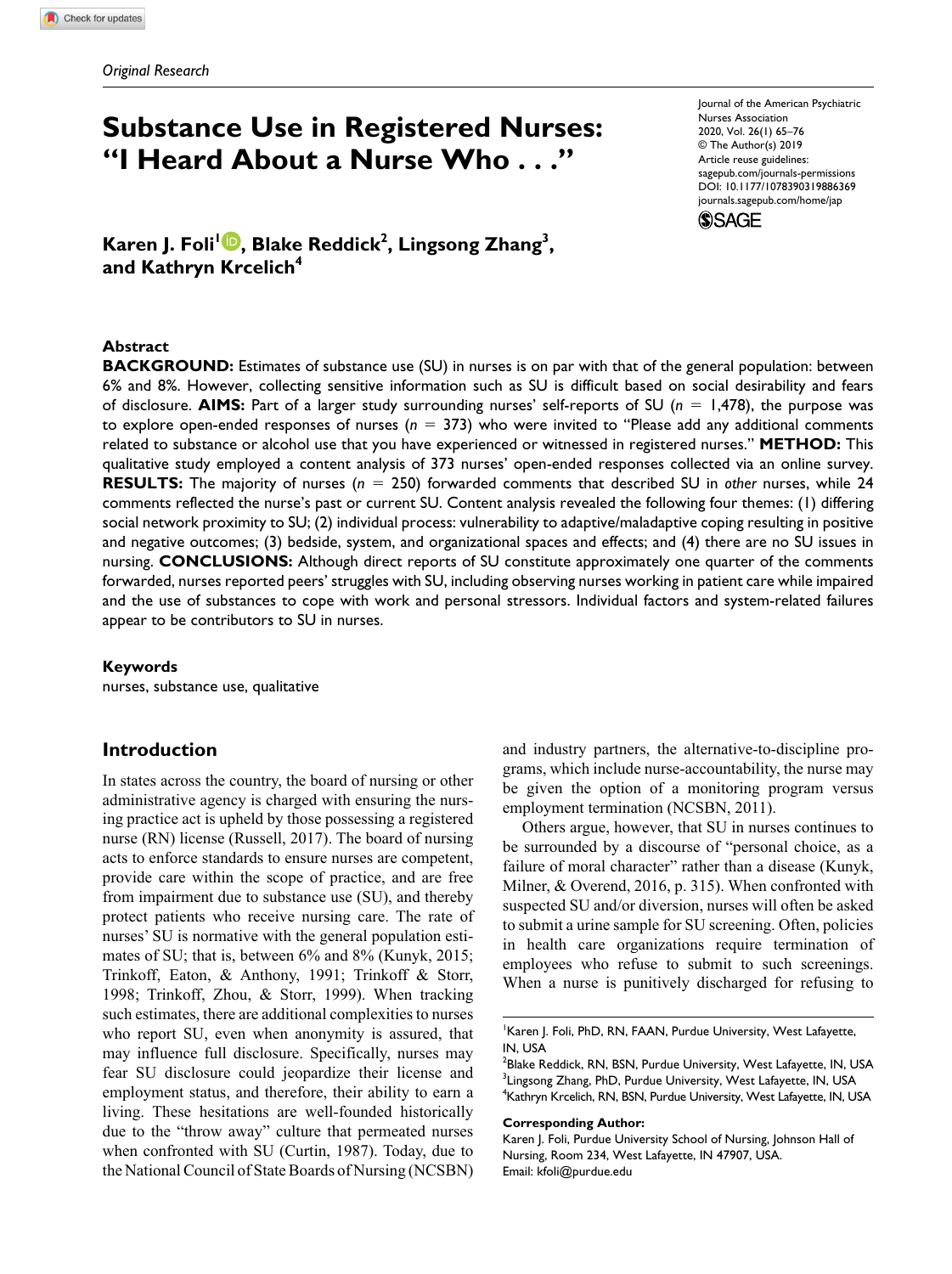submit to testing, it allows the individual, who may be impaired, to seek employment elsewhere, delaying treatment and continuing to practice, subsequently becoming a threat to public safety (Monroe & Kenaga, 2010).

In general, after a nurse is found to be impaired, stipulations for reentry into practice are typically required in alternative-to-discipline and monitoring programs. These include completion of SU treatment programs, restrictions in administering narcotics for a specified time period, restricted work hours (i.e., no overtime, no night shift work), limited work environments (i.e., no employment in hospice), mandatory and random drug screens, and attendance at support meetings (i.e., Alcoholics Anonymous); Monroe, Vandoren, Smith, Cole, & Kenaga, 2011). Nurses who seek reentry into practice and engage in such programs report stress from restricted practice and having to convince organizations to hire them, guilt and shame from the stigma of having a substance use disorder (SUD), gratitude for being caught from their addiction and being unable to rescue themselves, and keeping up with recovery, which includes self-care (Mumba, 2018).

In Indiana, the setting of the current study, nurses who self-report to the SU monitoring program, the Indiana State Nursing Assistance Program (ISNAP), are assured confidentiality. If the recovery monitoring agreement is not followed, however, and ISNAP closes the nurse's file, then ISNAP notifies the Indiana State Board of Nursing (ISBN). At that point, the ISBN may order the nurse into the ISNAP program for further monitoring and disciplinary action. Two important distinctions should be made: Monitoring does not equal treatment for SU; and state statutes vary with regard to alternative-to-discipline programs. For example, the ISNAP program is not considered an alternative-to-discipline program in Indiana; rather, it is implemented as an assistance or monitoring program.

To ascertain an accurate description of nurses' SU in the State of Indiana, we sought to expand our understanding of SU (including alcohol) in RNs through qualitative data collected via an online survey. We believe that this mode of data collection decreased factors, such as social desirability, and increased a sense of safety and anonymity in the disclosures forwarded by nurses who were experiencing SUDs as well as those peers who worked alongside them. We believe there is an interplay of individual, regulatory, organizational, criminal justice, and mental health/medical actors when understanding nurses' experiences with SUDs (Foli, Reddick, Zhang, & Edwards, 2019).

### **Method**

### *Study Design*

The current study is part of an investigation of Indiana nurses ( $n = 1,478$ ) focused on SU in nursing; additional findings have been and will be reported elsewhere (Foli et al., 2019). The online survey consisted of multiple single-item questions and validated tools, including measurement of the SU outcome variable via the WHO ASSIST (World Health Organization: The Alcohol, Smoking and Substance Involvement Screening Test; WHO ASSIST Working Group, 2002). At the end of the quantitative items, respondents were asked to "Please add any additional comments related to substance or alcohol use that you have experienced or witnessed in registered nurses." Of the 1,478 nurses who completed the survey items, 373 (25%) provided comments to the question related to SU. The current study describes our analysis of these responses. The study received an expedited review and was approved by the Purdue University Institutional Review Board (IRB).

### *Participants/Sample*

For our sample, we obtained the Indiana Licensed Registered Nurse database (*N* = 169,000 nurses holding an RN license) and performed stratified random selection based on year of licensing. First, we computed the proportion of each licensed-issued years (in 10-year increments) in the 169,000 RN database. Second, for our targeted, final sample of 4,000 nurses, we randomly selected nurses within each licensed-issued year group. For our 4,000 subjects, we selected 1,828 nurses within Group A (1-10 licensed-issued years), 796 within Group B (11-20 licensed-issued years), 688 within Group C (21-30 licensed-issued years), 468 within Group D (31-40 licensed-issued years), and 220 within Group  $E$  ( $>40$  licensed-issued years).

Participants were incentivized with a \$50 gift card (code) from Amazon. There was an interruption of 3 days in data collection due to our survey being "hacked" by individuals who generated multiple email addresses, thereby attempting to receive multiple gift cards. We paused the survey approximately 7 hours after realizing the issue and immediately notified the IRB. After the IRB approved the amendment to the study, we resumed data collection and stipulated that the nurse needed to contact the research team in order to receive a gift card code. When nurses emailed the research team member, there was a comparison check to determine whether the names (via the email address or signed emails) were included in our 4,000 sample of nurses (note that this check was disconnected from the respondents' data). At this point, we encountered a second issue, wherein a subset of nurses had entered the study via a peer's letter. When queried, the nurses admitted to having obtained study information from a peer/friend. Given that the nurses had completed the survey, we were obliged to remit gift cards to them. Of the total study sample  $(n = 1,478)$ , this occurred approximately 297 times and may have minimally skewed the stratification of the sample. Table 1 presents the overall sample information, as well as comparisons between those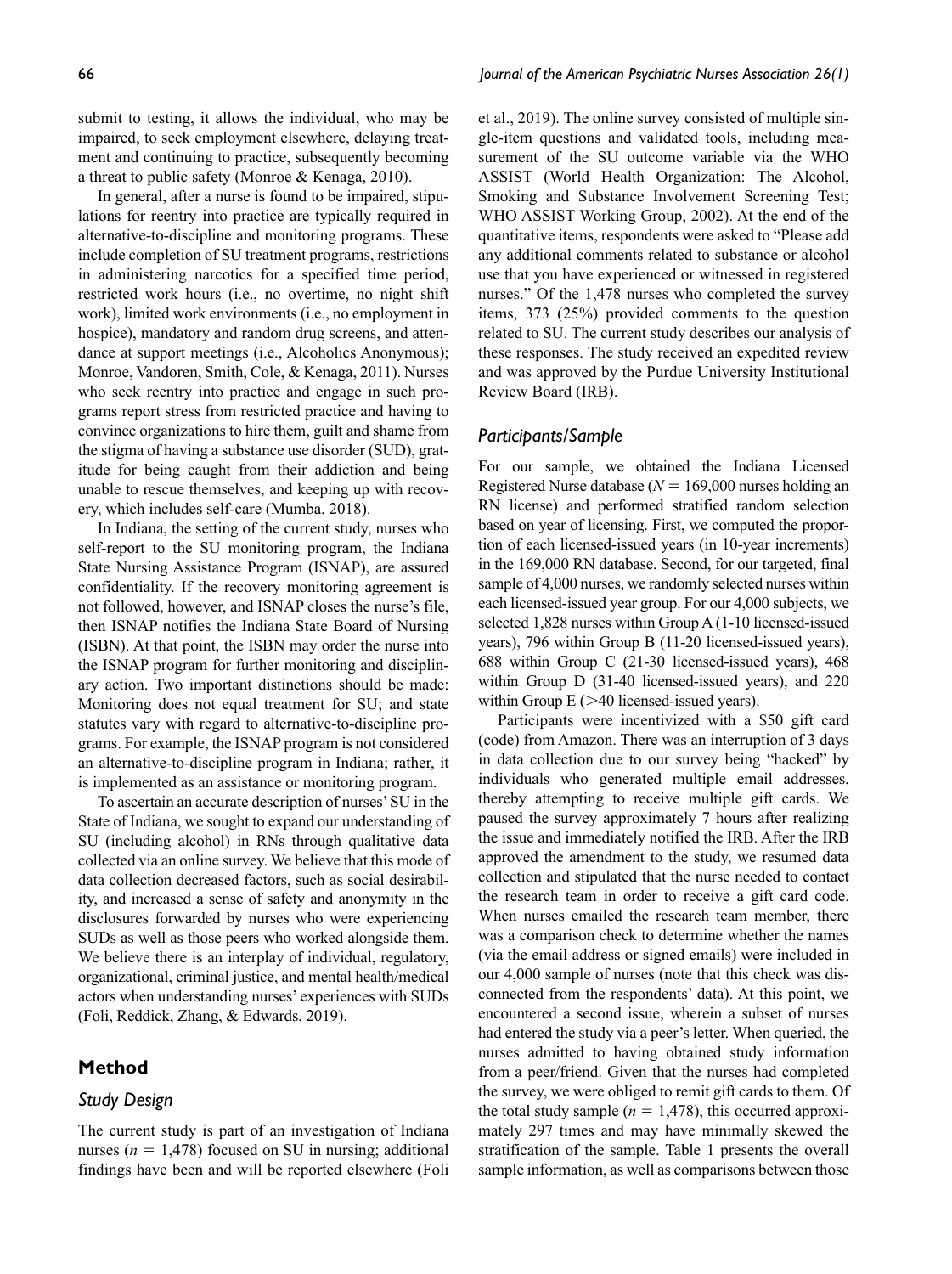|                                               | $(n = 1,478), n$<br>Overall | Not-contributor | Contributor   |                |                                     | $(n = 1,478)$<br>Overall | Not-contributor | Contributor   |                |
|-----------------------------------------------|-----------------------------|-----------------|---------------|----------------|-------------------------------------|--------------------------|-----------------|---------------|----------------|
|                                               | (%) or mean                 | $(n = 1, 105),$ | $(n = 373),$  |                |                                     | n (%) or                 | $(n = 1, 105),$ | $(n = 373)$ , |                |
| Variable                                      | (SD)                        | n (%)           | n (%)         | $\mathbf{a}$   | Variable                            | mean (SD)                | n (%)           | n (%)         | $\mathbf{a}$   |
| Demographics                                  |                             |                 | n (%)         |                | Demographics                        |                          |                 |               |                |
| Age (years), mean (SD)                        | 44.25 (19.04)               | 42.46 (13.30)   | 49.52 (29.57) | $\overline{9}$ | Education                           |                          |                 |               | $\overline{Q}$ |
| Years since initial license, mean (SD)        | 17.89(13.77)                | 16.55(13.24)    | 21.86 (14.52) | $\overline{Q}$ | Associate                           | 388 (26.3%)              | 300 (27.1%)     | 88 (23.6%)    |                |
| Level of religiosity                          | 4.51 (1.77)                 | 4.44 (1.78)     | 4.73 (1.72)   | $\overline{5}$ | Bachelor's                          | 780 (52.8%)              | 597 (54.0%)     | 83 (49.1%)    |                |
| ACE score                                     | 2.03 (2.20)                 | .93(2.14)       | 2.31 (2.34)   | $\overline{Q}$ | Master's                            | 207 (14.0%)              | 47 (13.3%)      | 60 (16.1%)    |                |
| Substance use education <sup>a</sup>          | $(56.0)$ 0.2.1              | 1.16(0.91)      | (0.97)        | $\overline{5}$ | $\frac{P}{\Delta}$                  | 8(0.5%)                  | 4(0.4%          | 4 (1.1%)      |                |
|                                               |                             |                 |               |                | PhD or DNS                          | 4(0.3%)                  | 3(0.3%)         | $(0.3\%)$     |                |
| Work-related variables                        |                             |                 |               |                | Terminal degree outside of nursing  | 3(0.2%)                  | 2(0.2%)         | $(0.3\%)$     |                |
| Current nursing position                      |                             |                 |               | $\leqslant 05$ | Other                               | 77 (5.2%)                | 42 (3.8%)       | 35 (9.4%)     |                |
| Staff nurse                                   | 782 (53.0%)                 | 615 (55.7%)     | 67 (44.8%)    |                | Work-related variables              |                          |                 |               |                |
| First-level manager                           | 161 (10.9%)                 | 112(10.1%)      | 49 (13.1%)    |                | Nursing positions held in past year |                          |                 |               | < 05           |
| Mid-level manager                             | 73 (4.9%)                   | 52 (4.7%)       | 21 (5.6%)     |                | $\circ$                             | 136 (9.2%)               | 93 (8.4%)       | 43 (11.5%)    |                |
| Upper-level manager                           | 65 (4.4%)                   | 43 (3.9%)       | 22 (5.9%)     |                |                                     | 015 (68.7%)              | 781 (70.7%)     | 234 (62.7%)   |                |
| Admin in education                            | 6(0.4%)                     | 4(0.4%          | 2(0.5%)       |                | $2-3$                               | 291 (19.7%)              | 205 (18.6%)     | 86 (23.1%)    |                |
| Educator                                      | 49 (3.3%)                   | 32 (2.9%)       | 17(4.6%)      |                | $\overline{a}$                      | 25 (1.2%)                | 16(1.4%)        | 9(2.4%)       |                |
| Researcher                                    | 10(0.7%)                    | 8 (0.7%)        | 2(0.5%)       |                | Hours per week                      |                          |                 |               | & 05           |
| Not employed in nursing                       | 45 (3.0%)                   | 37(3.3%)        | 8(2.1%)       |                | Less than 10                        | 35 (2.4%)                | 20 (1.8%)       | 15 (4.0%)     |                |
| Other                                         | 264 (17.9%)                 | 83 (16.6%)      | 81 (21.7%)    |                | Between II and 19                   | 59 (4.0%)                | 45 (4.1%)       | 14(3.8%)      |                |
| Job status                                    |                             |                 |               | < 05           | Between 20 and 29                   | 202 (13.7%)              | 39 (12.6%)      | 63 (16.9%)    |                |
| Full-time                                     | 955 (64.6%)                 | 733 (66.3%)     | 222 (59.5%)   |                | Between 30 and 39                   | 420 (28.4%)              | 334 (30.2%)     | 86 (23.1%)    |                |
| Part-time                                     | 336 (22.7%)                 | 246 (22.3%)     | 90 (24.1%)    |                | About 40                            | 307 (20.8%)              | 237 (21.4%)     | 70 (18.8%)    |                |
| Have a job or business, not currently working | 5(0.3%)                     | 4(0.4%          | $(0.3\%)$     |                | Between 41 and 50                   | 230 (15.6%)              | 169 (15.3%)     | 61 (16.4%)    |                |
| Unemployed/ permanently disabled              | 25 (1.7%)                   | 18 (1.6%)       | 7 (1.9%)      |                | Older 50                            | 78 (5.3%)                | 57 (5.2%)       | $21(5.6\%)$   |                |
| Retired                                       | 86 (5.8%)                   | 55 (5.0%)       | 31 (8.3%)     |                | Not applicable                      | 38 (9.3%)                | 95 (8.6%)       | 43 (11.5%)    |                |
| Student (full- and part-time)                 | 3(0.2%)                     | 3(0.3%)         | $0(0.0\%)$    |                |                                     |                          |                 |               |                |
| Full-time homemaker                           | 17(1.2%)                    | 14(1.3%)        | 3(0.8%)       |                |                                     |                          |                 |               |                |
| Other                                         | 25 (1.7%)                   | 13(1.2%)        | (3.2%)        |                |                                     |                          |                 |               |                |
| ASSIST scores                                 |                             |                 |               |                |                                     |                          |                 |               |                |
| Tobaccob                                      |                             |                 |               | $\ddot{z}$     | Other substances <sup>d</sup>       |                          |                 |               | $\ddot{38}$    |
|                                               | 1,214(82.1%                 | 908 (82.2%)     | 306 (82.0%)   |                | $\circ$                             | (1213 (82.1%)            | 906 (82.0%)     | 307 (82.3%)   |                |
|                                               | 81 (5.5%)                   | 57 (5.2%)       | 24 (6.4%)     |                |                                     | 110(7.4%)                | 81 (7.3%)       | 29 (7.8%)     |                |
|                                               | 110(7.4%)                   | 86 (7.8%)       | 24 (6.4%)     |                | $\sim$                              | 138 (9.3%)               | (88 (9.8%)      | 30 (8.0%)     |                |
| $\overline{\phantom{a}}$                      | 62 (4.2%)                   | 45 (4.1%)       | 17(4.6%)      |                | $\sim$                              | 16 (1.1%)                | $(9, 0.9\%)$    | 7 (1.9%)      |                |
|                                               | 11(0.7%)                    | 9(0.8%)         | 2(0.5%)       |                | $\overline{\phantom{a}}$            | $(0.1\%)$                | $(0.1\%)$       | 0(0.0%)       |                |
| Alcohol <sup>c</sup>                          |                             |                 |               | 59.            |                                     |                          |                 |               |                |
| $\circ$                                       | 300 (20.3%)                 | 220 (19.9%)     | 80 (21.4%)    |                | Injection                           |                          |                 |               | 28             |
|                                               | 995 (67.3%)                 | 752 (68.1%)     | 243 (65.1%)   |                | No, never                           | 1461 (98.8%)             | 1092 (98.8%)    | 369 (98.9%)   |                |
|                                               | 144 (9.7%)                  | 102 (9.2%)      | 42 (11.3%)    |                | Yes, in the past 3 months           | $2(0.1\%)$               | $(0.1\%)$       | $(0.3\%)$     |                |
|                                               | 28 (1.9%)                   | 22 (2.0%)       | 6 (1.6%)      |                | Yes, but not in the past 3 months   | 6(0.4%                   | 3(0.3%)         | 3(0.8%)       |                |
|                                               | 11 (0.7%)                   | 9(0.8%)         | 2(0.5%)       |                |                                     |                          |                 |               |                |
|                                               |                             |                 |               |                |                                     |                          |                 |               |                |

Table 1. Comparison Between Participants Who Did and Who Did Not Contribute to Open-Ended Responses Related to Substance Use. **Table 1.** Comparison Between Participants Who Did and Who Did Not Contribute to Open-Ended Responses Related to Substance Use.

= .21); marital status (ρ = .06); income (ρ = .07); residence: urban/rural (ρ = .51); frequency of shift rotation (ρ = .07); shifts typically worked (ρ = .15); place of employment (ρ = .47); past alternative-to-disciplin = .21); marital status (p = .06); income (p = .07); residence: urban/rural (p = .5) ; frequency of shift rotation (p = .07); shifts typically worked (p = .15); place of employment (p = .47); past alternative-to-discipline to missing data. With the exception of the ASSIST scores, nonsignificant variables ( $p < .05$ ) are not included in this table. These include the following; gender (p = .88); Hispanic versus non-Hispanic (p = .80); race/ethn to missing data. With the exception of the ASSIT scores, nonsignificant variables ( $p < 0$ S) are not included in this table. These include the following; gender ( $p = .88$ ); Hispanic versus non-Hispanic ( $p = .80$ ); race/ethni Involvement Screening Test. The p value was obtained using chi-square test or Fisher's exact test for categorical variable and two-sample t test for continuous variable. In certain instances, the total n may not equal 1.47 Involvement Screening Test. The p value was obtained using chi-square test or Fisher's exact test for categorical variable and two-sample t test for continuous variable. In certain instances, the total n may not equal 1,47 Note. ACE = adverse childhood experiences; DNP = doctor of nursing practice; DNS = doctor of philosophy; *SD* = standard deviation; ASSIST = The Alcohol, Smoking and Substance Note. ACE = adverse childhood experiences; DNP = doctor of nursing practice; DNS = doctor of nursing science; PhD = doctor of philosophy; SD = standard deviation; ASSIST = The Alcohol, Smoking and Substance State of Indiana ( $p = .69$ ); and current alternative-to-discipline program in State of Indiana ( $p = 1$ ). State of Indiana (*p* = .69); and current alternative-to-discipline program in State of Indiana (*p* = 1).

"Substance use education: Participants could select all that applied—continuing education, course content while in school, hospital/health care organization education, other, and none. "Tobacco: 0 = no lifetime use; I = l moderate risk score (19-26); 4 = high-risk score (>27). dOther Substances: 0 = no lifetime use; 1 = low-risk score (1-3); 2 = low-moderate risk score (4-15); 3 = high-moderate risk score (16-26); 4 = high-risk score (>27). risk score (1-3); 2 = low-moderate risk score (4-15); 3 = high-moderate risk score (16-26); 4 = high-risk score (227). 'Alcohol: 0 = no lifetime use; 1 = low-risk score (1-10); 2 = low-moderate risk score (11-18); 3 = hig aSubstance use education: Participants could select all that applied—continuing education, course content while in school, hospital/health care organization education, other, and none. bTobacco: 0 = no lifetime use; 1 = low-Note that this represents the score for each individual's highest scoring drug on the ASSIST (other than tobacco or alcohol). Note that this represents the score for each individual's highest scoring drug on the ASSIST (other than tobacco or alcohol).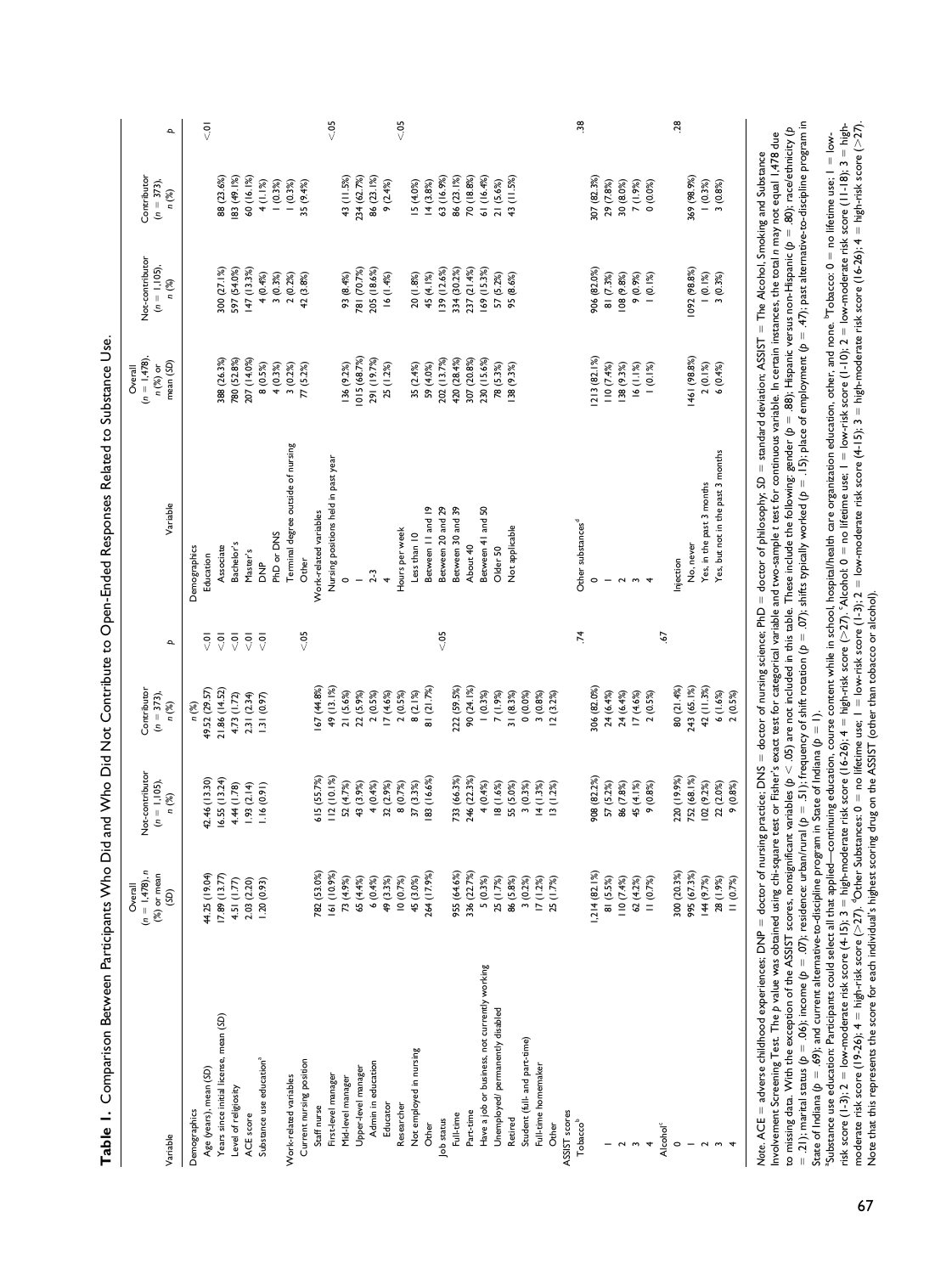nurses who contributed open-ended comments and those who did not on demographic and survey items. No significant differences in SU were found between those who contributed comments and those who did not.

### *Procedure*

As email addresses were unavailable in the database, we used postal mail to send 4,000 letters to the sample and included a card with the study webpage address and the QR code linked directly to the online survey. One reminder postcard was mailed to all 4,000 nurses as we were unaware who had completed the survey due to the de-identification of response data. Our study webpage contained information about the purpose of the study, mental health resources, such as ISNAP, and the link to the online survey. Qualtrics software was used to house the survey and de-identified data. The IRB-approved consent was posted within the survey, after the welcome page, both of which included the principal investigator's (PI's) contact information. Documented consent was not collected due to the sensitive nature of the data; however, the participant clicked a radio button in the survey to indicate consent, and movement forward in the survey was contingent on this action.

### *Measures*

*WHO ASSIST.* SU in RNs was measured using the WHO ASSIST (Version 3.0; WHO ASSIST Working Group, 2002), which is self-administered and designed to be used in research settings (Humeniuk, Dennington, & Ali, 2008; Humeniuk et al., 2008). The ASSIST is a well-validated, eight-item survey that identifies both lifetime and recent (within the past 3 months) use of substances across several categories: tobacco products, alcohol, cannabis, cocaine, amphetamine-type stimulants; sedatives and sleeping pills (including benzodiazepines), hallucinogens, inhalants, opioids, "other" drugs, as well as use of injection drugs. Due to the low reported use of some substances, we chose to measure the "other substances" using the highest scoring drug. Following the methods of Gelberg et al. (2015), "other substances" was defined by the score for the highest scoring drug category besides alcohol or tobacco. RNs were stratified into low risk (score 0-10 for alcohol; 0-3 for tobacco and other substances); low-moderate risk (score 11-18 for alcohol; 4-15 for tobacco and other substances); high-moderate risk (score 19-26 for alcohol; 16-26 for tobacco and other substances); and high risk (score >27 for alcohol, tobacco, and other substances).

*Adverse Childhood Experiences.* The Centers for Disease Control and Prevention—Kaiser Permanente Adverse Childhood Experiences (ACEs) study tool was used in the current study. The ACE tool comprises three domains: abuse, neglect, and household challenges. The ACE score is considered cumulative (dose-dependent): increasing scores have been linked to increased morbidity and decreased life span (Felitti et al., 1998). Specifically, the 10-item tool (score 0-10) assesses maltreatment and household dysfunction in the first 18 years of life (Felitti et al., 1998). Several states currently use the ACE add-on module as part of the Behavioral Risk Factor Surveillance System (Centers for Disease Control and Prevention, 2019). Merrick, Ford, Ports, and Guinn (2018), in the largest study to date  $(N = 214,157)$  with the most diverse sample, found that the most common ACE was emotional abuse and that ACEs were common across sociodemographic groups (61.55% of the individuals reported at least one ACE).

### **Data Analysis**

### *Quantitative Analysis*

As the objective of the current study was to explore nurses' responses related to SU, we present descriptive statistics in Table 1 and comparison statistics ( $\alpha = .05$ ) of those nurses who offered comments and those who declined. The *p* value was obtained using chi-square test or Fisher's exact test for categorical variables and twosample *t* test for continuous variables. Of note is that the ASSIST (WHO ASSIST Working Group, 2002) survey responses indicate a very low rate of SU (self-report) and no statistical differences were found between contributors/noncontributors in SU (tobacco, alcohol, and other substances). However, as outlined in the results section, the qualitative analysis reveals themes that describe this phenomenon in nursing.

Variables that were found to differ between nurses who contributed and who did not contribute open-ended responses included the following: age, years since initial license, level of religiosity, amount of SU, education, current nursing position, job status, nursing positions held in past year, and hours worked per week. Of note is the significant difference between the two subsamples on ACE scores (Felitti et al., 1998) with those contributing responses reporting higher ACEs ( $p < .01$ ).

### *Qualitative Analysis*

A descriptive content analysis was undertaken for this study, following a process described by Elo and Kyngäs, 2008, Elo et al., 2014, and DeSantis and Ugarriza, 2000. From the responses recorded in and downloaded from Qualtrics, the coders, comprising the PI, a graduate research assistant, and an undergraduate student, first read the responses several times consciously avoiding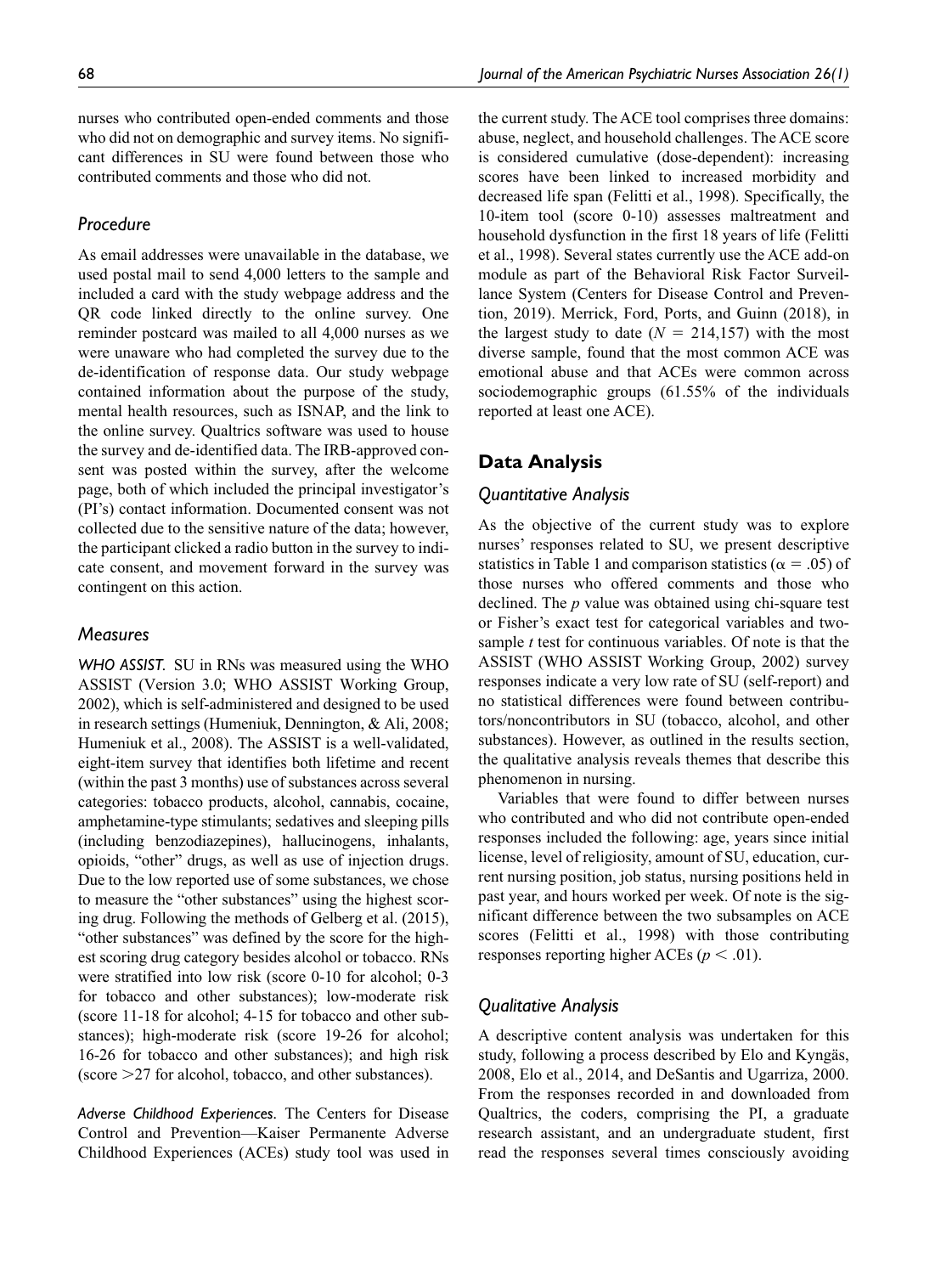| Theme                                                  | <b>Subthemes</b>                                                                                                                 |
|--------------------------------------------------------|----------------------------------------------------------------------------------------------------------------------------------|
| Differing social network proximity to substance use    | Secondhand reports with select firsthand descriptions of<br>nurses' substance use                                                |
| Individual process: From vulnerability to outcomes     | Setting nurses up to use substances<br>Ways used to cope with stress<br>Professional practice and life outcomes of substance use |
| Bedside, system, and organizational spaces and effects | • Places of use, including bedside impairment<br>Effect on unit milieu, supervisors, and staff<br>System failures                |
| No exposure to substance use in nursing                | Nurses do not have a problem/"I have never seen"                                                                                 |

| <b>Table 2.</b> Themes Related to Substance Use in Nurses. |  |
|------------------------------------------------------------|--|
|------------------------------------------------------------|--|

premature closure or arriving at themes prior to considering all the passages. Field notes were taken based on reactions to the nurses' responses. After careful and multiple readings, the team met to discuss overall impressions. After due consideration of the data were given, the team discussed findings related to patterns that had emerged and came to a consensus of themes. Iterations of the themes evolved with subsequent meetings until final themes were agreed on.

Trustworthiness was supported in each step of the data analysis process. First, in the preparation phase, we crafted our open-ended question in such a manner to allow the respondent to offer a wide variety of descriptions. We purposefully did not limit it to their personal experiences with SU and opened the experiences to more broadly encompass a lived experience surrounding substances. Stratified random sampling in the parent study allowed us to represent the larger population of RNs in the state. Second, in the organization phase, the three coders used printed copies of the documents to allow for conceptual tools, such as color coding of the responses. Multiple discussions of the temporal patterns, number of categories and concepts, and the order of the themes transpired. In the reporting phase, several iterations of final themes, supported by narratives, were reviewed. Frequency counts of primary and secondary reports of nurses' SU were conducted and reported (Elo et al., 2014). Coders' consensus was strong throughout the process; however, the PI was cognizant of power distributions and emphasized an openness to divergent ideas and analysis.

# **Results: Themes Related to SU in Nurses**

Four themes emerged from the data (Table 2). Nurses were counted as contributors if they responded with an entry in the text field, including "no" or "no comment." For the purposes of the data analysis,  $287<sup>1</sup>$  nurses supplied comments that conveyed a message and could be interpreted thematically. The length of responses varied from several words or one sentence to half-page, single-spaced

entries that detailed struggles with SU in themselves or peers. We have embedded direct, unedited quotes from the raw data to support the themes.

### *Theme 1: Differing Social Network Proximity to SU*

In alignment with the quantitative findings of low-ASSIST scores (WHO ASSIST Working Group, 2002), most of the nurses' comments were from a context of social network proximity—that is, reports of directly observed or awareness of SU in peers or associates (*n* = 250). In other words, they would often preface their entries by stating, "I heard of a nurse who . . ." or "I worked with a nurse who . . ." These accounts were most often detailed, lending trustworthiness to the data. One veteran nurse wrote,

I worked with and had to be a witness to a peer who was stealing controlled substances from patients. I was also a victim of a different nurse while I was a patient in the ER and I was prescribed Demerol IV but got no pain relief. The nurse who cared for me was later sentenced to jail for stealing controlled substances.

However, 24 nurses described their own past ("clean and sober") or current struggles with SUD. From the narrative below, the possibility of dual diagnoses is implied:

Five years ago while I was in nursing, I realized that I had a drink problem. I sought help through AA [Alcoholics Anonymous] and have been sober from alcohol ever since. I struggle with temptation at times but for the most part I am able to function normally. My life has improved immensely since being sober, but I still deal with a lot of anxiety and depression. Much of it stems from feeling inadequate at my job and in my personal life. I go through bouts where I do well and then will have times maybe twice a year where I can barely get out of bed. It makes it challenging with my job and I am trying my best to keep m[y] job.

The entries are compelling and describe professional stress from being a nurse in today's health care environment, which is emphasized in Theme 2.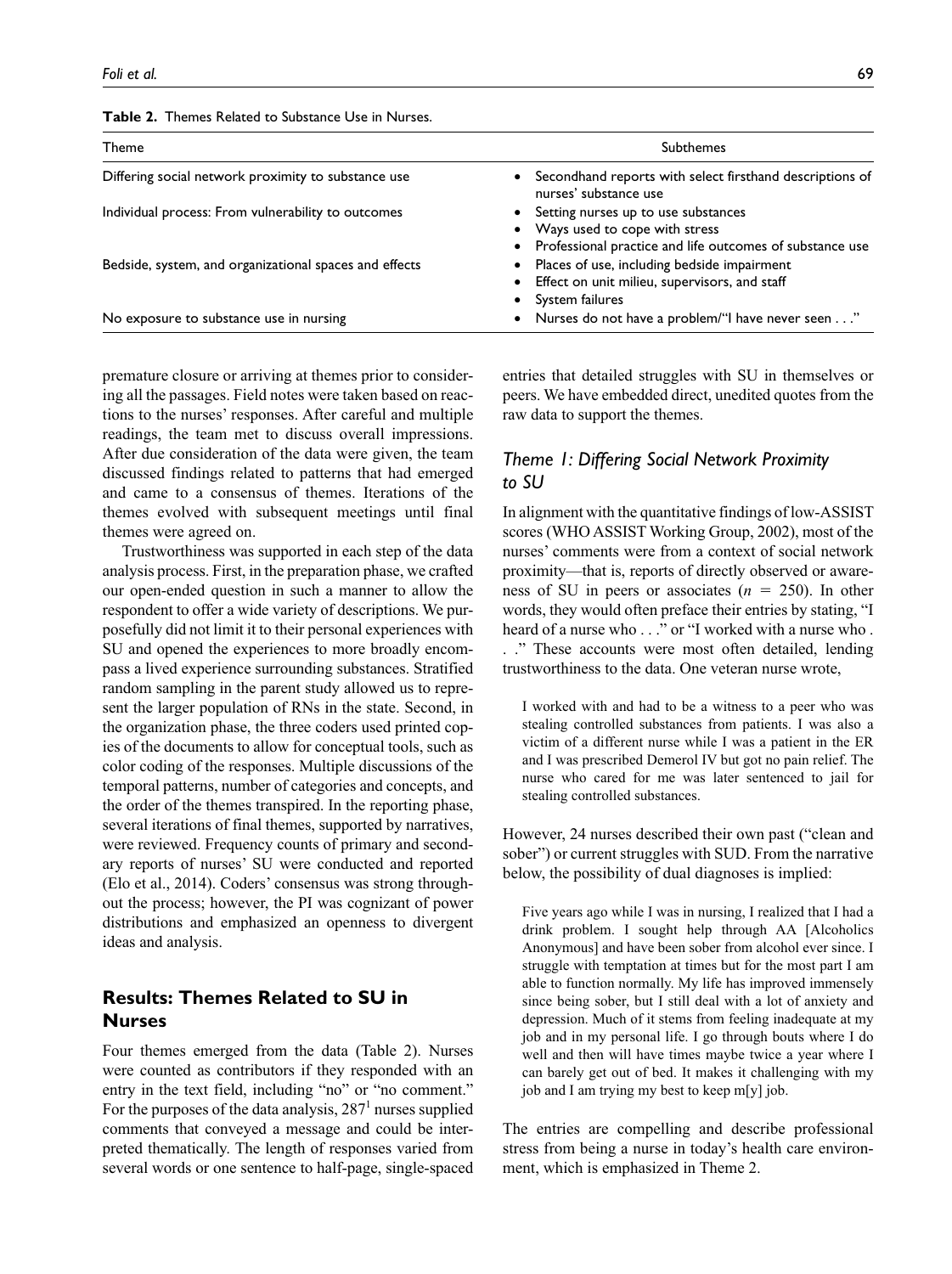# *Theme 2: Individual Process—From Vulnerability to Outcomes*

As the narratives were examined, a second theme emerged that described how nurses are vulnerable due to family histories of SU, previous injuries, or using substances for medical use. Yet professional and job-related factors seem to create a "perfect storm" of vulnerability to SU. Threaded through the data, these job-related factors were increased stress, anxiety, depression, feeling inadequate at the job, heavy workloads with insufficient staffing, a lack of support, and workplace bullying. Furthermore, certain specialty areas, such as the emergency department and the intensive care unit (ICU), appear to add to nurses' susceptibility. These environments typically are characterized by high stress levels and being exposed to traumatic experiences of patients and families, which may lead to nurses trying to cope with substances. Coping with secondary trauma through SU is described by this nurse:

I started in an ICU as a new graduate RN and have worked in the critical care for my entire 10 year career. I have thought MANY times about leaving critical care, but have always stayed for fear of being bored and not feeling challenged in a less stressful, high-adrenaline, critical thinking dependent environment. For the first 5-6 years of my career I used alcohol as a coping mechanism for the trauma, death and dying I was experiencing at work. In the last 4-5 years I have grown in my maturity, emotional intelligence and coping skills and no longer use alcohol as a means of coping with the traumatic events I experience at work. I do, however, truly believe that the experiences bedside nursing staff live on a day to day basis can cause post-traumatic stress disorder (myself being one of them) and dependency on alcohol and drugs as a means of coping.

Specific vulnerabilities were also personal in nature: a family history of SU and previous injuries that required legitimate use of pain-relieving medications.

After a bad car accident many years ago I became dependent on opioid pain medication. It caused many problems for me. I no longer take these medications to control pain.

Nurses used different strategies to cope with the stressors they encountered. Several nurses described adaptive coping such as preemptively stopping or abstaining from SU because of a family history of addiction, pregnancy, and the responsibilities of being a parent and nurse. These nurses used yoga, diet, exercise, and spirituality to effectively cope. Former substance users indicated that they were "clean and sober now" through intentional efforts to remain so (i.e., attendance at Alcoholics Anonymous meetings).

I watched family members suffer from substance abuse and mental illness. I was a victim of their choices. I decided how not to be and work daily to avoid being/thinking like them even though I love them. It is difficult at times not to measure your own worth on others actions towards you. I have tried to educate myself so I could understand them instead of internalizing their behaviors.

However, there were nurses who maladaptively coped with stress through the use of alcohol and substances. Nurses' descriptions surrounded the use of alcohol, although "pain killers," sedatives, caffeine pills, and opioid diversions were also mentioned. Of importance are the clear narratives that link nurses' use of alcohol to cope with the professional stress encountered as nurses. This nurse's comments reflect this pattern seen multiple times in the data:

The substance use seemed worse when I worked bedside. Most of the nurses I knew were on substances to reduce their anxiety, stress, depression. We regularly discussed it and regularly went out for drinks after work (and we worked night shift. So yes, we were going to breakfast and getting bloody Marys so we could go home and sleep). Some of us were taking Benadryl and Melatonin to help us sleep. Others were taking Xanax, valium, ambien or whatever else they could get their hands on. I would have gone the prescription drug route, but I was too afraid that I may like it and get addicted. Sometimes prescriptions were shared. If one nurse had a horrible shift, a nurse friend would give her a valium, Xanax, etc. so she could go home and sleep.

Although the results are inconclusive, select data appear to indicate that the use of alcohol to cope with professional stress may be an increasing problem in nursing.

When nurses use substances, there are professional practice and life outcomes that result. We divided these into negative and positive outcomes. Significant negative outcomes from the use of substances included the nurse electing to leave the organization prior to termination with no referral for assistance. This often occurred when the nurse was confronted with suspected use and requested to submit to a urine drug screen. Other nurses were terminated after the SU was discovered; this could include impairment while on duty or diversion activities. There were select nurses who had enrolled in ISNAP. However, some nurses were unsuccessful with monitoring agreements and began to use substances again. Other nurses were arrested, lost custody of children, divorced, and were incarcerated. The texts forwarded also indicated that suicide was an outcome of nurses' SU:

In the last 9 years I have known of 2 nurses (graduates of my university) who were arrested for drug theft and drug abuse at their place of work (hospital). One committed suicide. The other is in jail. Substance abuse is a real problem in our society. The immense stress nurses are under in the workplace puts them at risk . . .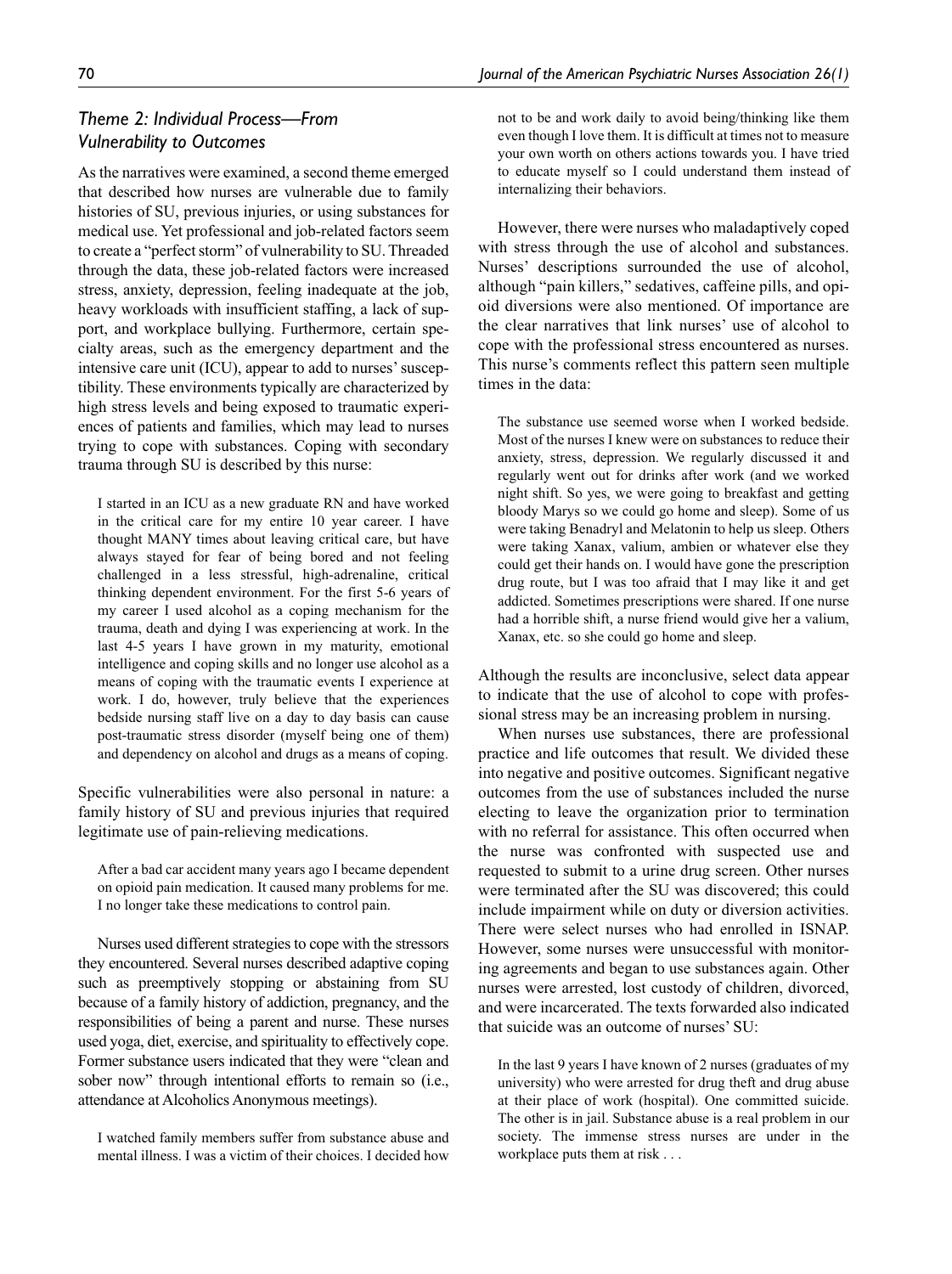Positive outcomes after the discovery of nurses' SU was also found in the texts. Some nurses who had engaged with ISNAP had continued to practice or returned to practice successfully after monitoring agreements that included nurse accountability and subsequent treatment. Others received treatment through Alcoholics Anonymous or Narcotics Anonymous, support groups, and counseling:

I have never experienced drug abuse. I do not do any type of drug. I have witnessed a co-worked be [*sic*] fired for taking medications that she stated she was giving to my patients on an oncology unit. She actually was injecting the medication into her arm. This was very disappointing. The nurse was very respected and had a very outgoing personality. The nurse went through the SNAPS (sic) program and is still working as a nurse. It is good to know that nurses are being given help and second chances.

This nurse also implies that there are effects on coworkers and organizational spaces when a nurse is found to be using substances and/or diverting medications from patients. This leads to the third theme identified in the data—the ripple effects caused by the individual who is using substances to those around them.

# *Theme 3: Bedside, System, and Organizational Spaces and Effects*

The third theme approaches the phenomenon of SU within the context of patient care, system-level effects, and spaces beyond the individual nurse. Within the context of fellow care providers, several nurses reflected on how they felt after the nurse was discovered or how they felt being part of a unit with suspected diversion. The spaces of use included bedside impairment as this one nurse described:

Worked with a nurse in Pediatric PACU (post-anesthesia care unit) at a large well known hospital and this nurse used pain medication meant for her pediatric patients and injected herself. She was noticed being slow to respond, falling asleep at her computer on multiple occasions.

Another nurse described the eventual outcome of a colleague's impairment while on the job:

Have worked with a nurse who would come to work on second shift smelling like alcohol, or would occasionally go to her vehicle for a "break." She had also been investigated for "administering" narcotic medications to patients that did not typically take those medications and the patients denied receiving those medications. She was eventually escorted off the unit for a drug screen and was fired.

When a nurse is confronted or caught diverting and using substances, there is a cascade of effects on peers,

supervisors, and the unit as a whole. The individuals who worked alongside the impaired nurse, as well as the middle manager, experience unanticipated and unpleasant ramifications when the nurse is confronted with SU as these two nurses attested:

I had an employee once that received multiple prescriptions from multiple physicians in our practice. She also used alcohol excessively. This was quite draining on myself as a manager dealing with this issue and draining to staff who witnessed behaviors associated with her abuse. (Nurse X)

I have worked at a couple [of] facilities where a nurse has come to work suspected to be impaired/under the influence of alcohol or drugs. It is stressful for the unit that day as well as the following weeks, not only because we are working short but because distrust for staff occurs. (Nurse Y)

Supervisors may be caught in the middle of social and political dynamics in an organization when addressing SU in an employee. They may be under censor and unable to disclose why a nurse has suddenly departed the unit:

Two excellent PACU nurses that I supervised and I had only been at the facility for 3 months when I identified diversion of IV [intravenous] narcotics. One refused testing and was immediately terminated, the other agreed to testing and entered Rehab program. Other staff, surgeons, and anesthesia were very angry at me as these employees were now gone and it was my fault. I was unable to disclose reason for departure, and I was therefore labeled for next 8-10 months as a terrible manager, the work environment was quite difficult until I was able to "prove myself" to them as a knowledgeable, compassionate leader.

Nurses reported myriad emotions after learning about or reporting their colleague's impairment: surprise/ shock, stress, and relief after reporting diversion with a delay of action from supervisors. Nurses also reported altered perceptions of their colleagues, which reflected hidden stigma to SU ("she seemed so normal") and sadness and grief.

I had to report a coworker after witnessing a morphine med discrepancy following observed changes in character like not being able to manage her patients/patient load well anymore. Also witnessed her suddenly become very sleepy on the job while recovering a surgical patient. She disappeared for a couple of hours and reappeared on the unit in a sleepy daze after waking up from a nap in an empty patient room. I had reported these observations to my nurse manager and director before the med discrepancy occurred. She was fired 6 days after the med discrepancy after refusing a drug test/paid leave of absence. She is currently on a paid leave of absence from her current employer and charges have been filed against her. . . . This whole situation has been difficult for me.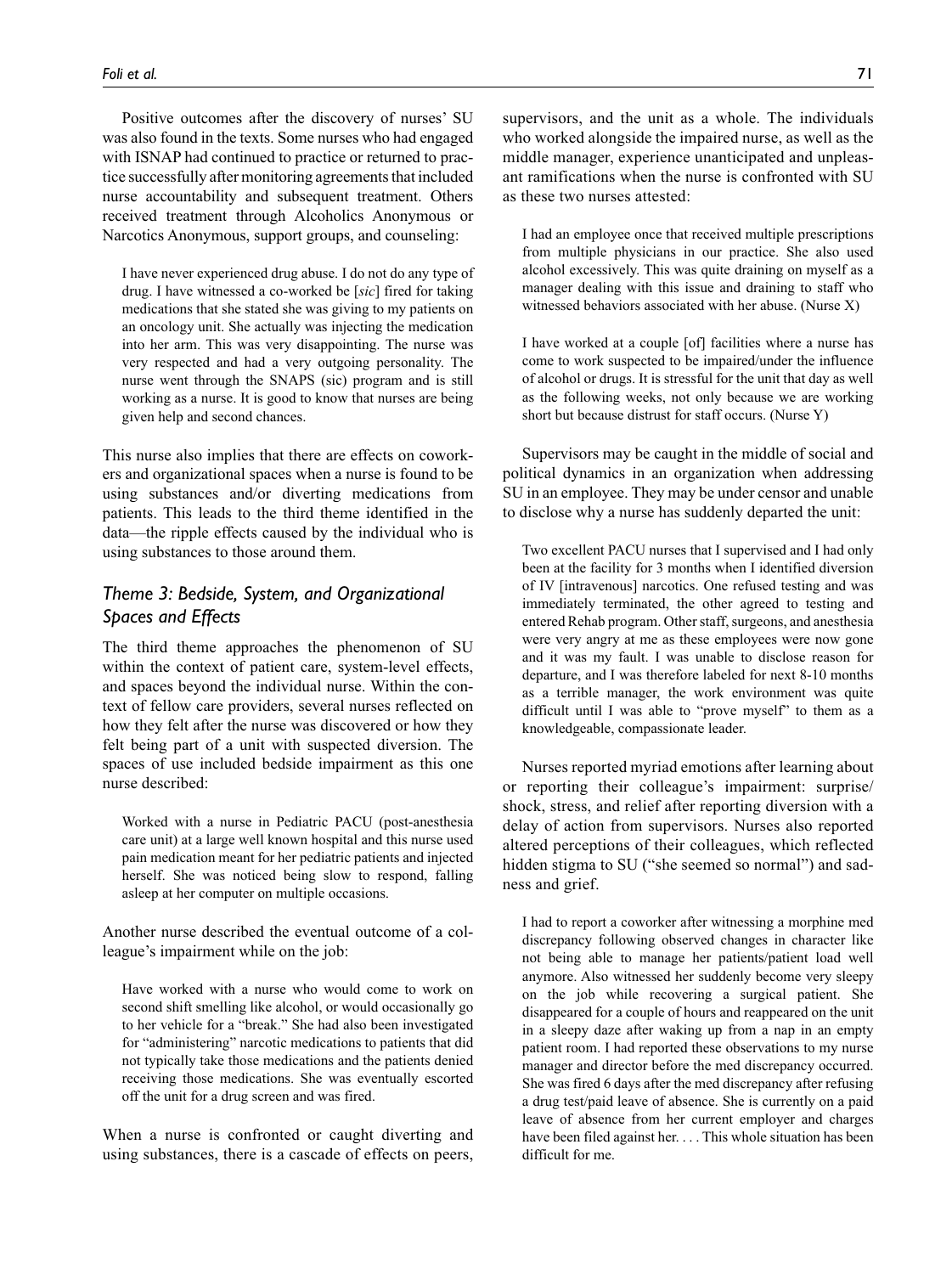There were also patterns of responses that reflected system failures either in identifying and/or taking action when nurses were suspected of SU and/or diversion. Multiple accounts were offered that described how nurses would often quit or be terminated when requested to undergo a urine drug screen; thereby, exposing future patients and organizations to unsafe practices and delaying treatment for the nurse. A nurse recalled how a delay in administrative action continued to allow the nurse to practice without investigation:

Despite nursing staff reporting possible theft and use of drugs or alcohol by their co-workers to Administration little investigation was done until the staff was so angry they were ready to call the State Board of Health themselves and risk being fired. The staff member was then investigated and the matter reported by Administration to the State Board of Health almost 2 years later.

When nurses are terminated or abruptly resign as a result of suspected SU, they seek employment elsewhere to sustain a livelihood and income to purchase substances. Long-term care facilities appear to be particularly vulnerable to nurses seeking employment after being confronted for SU issues in other facilities as these two nurses described:

I was a witness in the past to an RN stealing meds from a patient at a long term care facility. She was terminated, but not reported. She has since been terminated from at least 3 other places, and still has her license. Unbelievable that no one turns her in to the State Board of Nursing.

Hiring nurses who may be impaired and seeking employment after working in and being discharged from an acute care facility may be exacerbated by the manpower shortage in long-term care facilities:

Nursing homes will regularly discover the narcotic count is off and simply manually change it, allowing possible substance abuse to continue. Also, I have had aides that were insubordination and behaving strangely and I was told by my DON (director of nursing) that I could not drug test them because if they had to be sent home they had no other staff who would come in.

As described, refusal of drug testing often resulted in resignation or involuntary termination, no paths toward recovery, and continued impaired practice. In this comment, the nurse reflected on why nurses would defer receiving help when confronted with diversion:

I have witness [*sic*] two episodes of diversion of medication. For both individuals, there was suspicious behavior, witnessed wastes, or missing medications; however, they both refused drug testing. Unfortunately, that leads to termination versus rehabilitation through ISNAP. I think it is the shame/guilt they feel that leads them to refuse admitting a very clear problem and forgoing their job altogether.

In sum, individuals and organizations are affected by nurses who use substances. Individual effects include sadness, stress, peer distrust, anger, hidden biases, and frustration. One nurse summed up system failures in this way:

Have seen nurse be let go instead referred to get help. Not getting help does not stop the issue, the nurse can go elsewhere to work and continue the drug habit putting more patients at risk.

Hidden behind the impaired bedside caregiver are patient negligence and unsafe caregiving with system and organizational failures, which seem to only perpetuate the problem.

# *Theme 4: No Exposure to SU Issues in Nursing*

Despite these reports, there were nurses who reported that they had neither been involved with nor witnessed others' SU. Thirteen nurses explicitly stated that they had neither experienced nor witnessed SU within the profession, as described by this nurse:

Thankfully, I have never had an issue with substance or alcohol abuse. I have never witnessed any abuse during my employment as an R.N. although I know that it is a problem.

An additional 83 nurses provided responses that were not included in the thematic analysis ("None":  $n = 40$ ; "N/A":  $n = 39$ ; "no comment":  $n = 4$ ). Given these comments, it is difficult to interpret whether these 83 nurses were validating no direct or indirect exposure to SU in nursing, whether they were unaware of the problem in the profession, or whether they chose not to describe a situation in detail.

### **Limitations**

The study results are derived from nurses' reports of peers' and to a lesser extent, self-reports of the use of substances. Therefore, there is a question of whether these reports accurately describe this phenomenon. We assert, however, that the responses were detailed and reflect an affective impact on those responding to the question. The patterns within the descriptions were characterized by consistencies with strong coder consensus as themes emerged. Although the primary outcome variable, SU did not differ between those contributing comments and those who did not, additional variables were significantly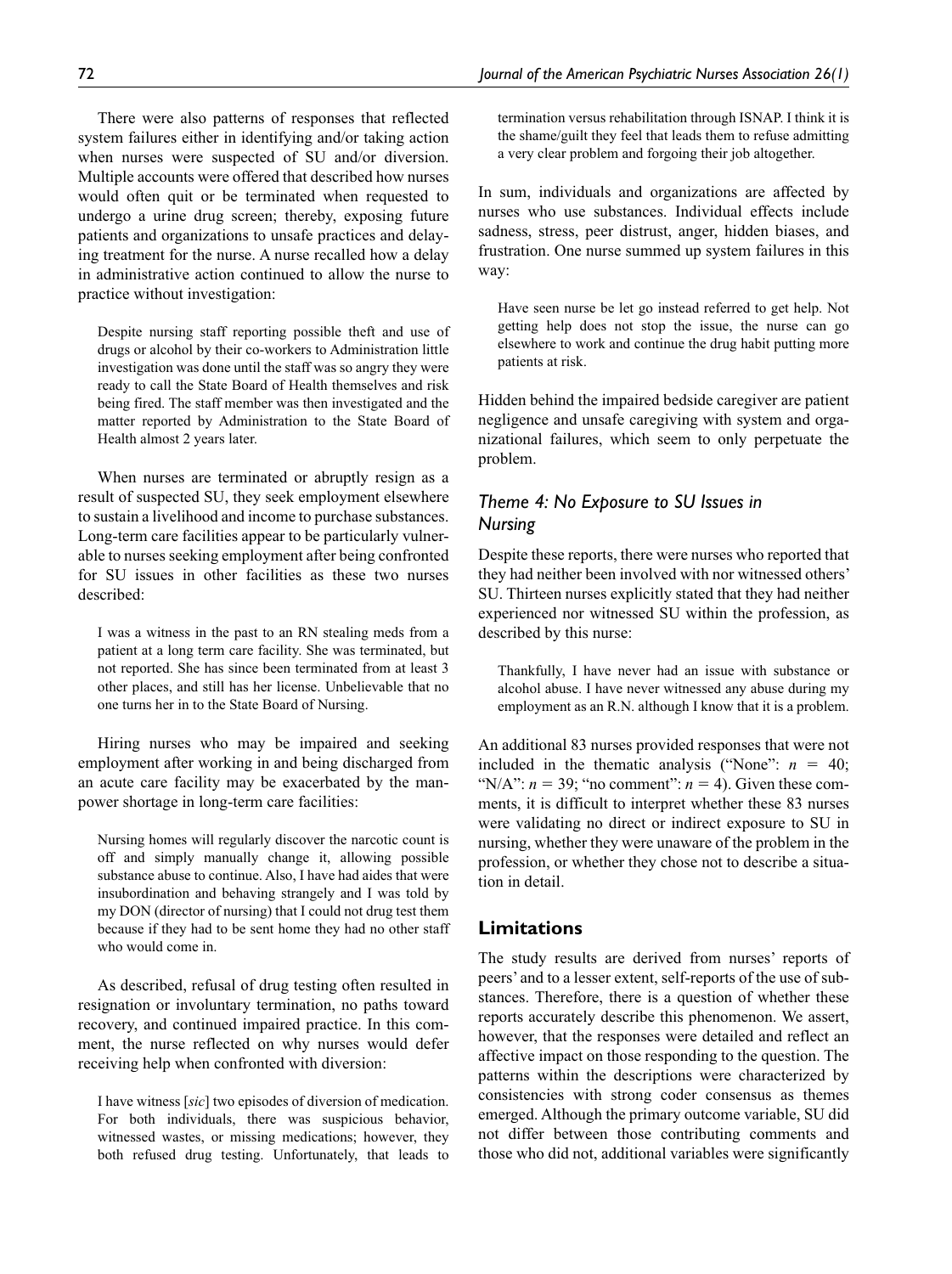different. These differences should be noted between the two subsamples of nurses. Last, the sample may have been skewed by nurses who shared their invitations to participate in the study with peers.

# **Implications for Practicing Nurses and Nurse Leaders**

Our findings provide direction for nurses who work alongside those with SUDs or are experiencing SUDs themselves. First, interactions with and attitudes toward the individual nurse who is experiencing an SUD should be free from stigma. Several of the forwarded comments implied that the peer was surprised by the nurse who was using substances and contained judgmental connotations. We know health care professionals and nurses hold biases against patients with SUDs (Morgan, 2014; van Boekel, Brouwers, van Weeghel, & Garretsen, 2013); however, less is understood in terms of stigmas toward peers. Creating discourses that change shame and blame to trauma- and substance use–informed mental models of treatable diseases are necessary to shift the prevailing sense of stigma. Evidence exists that the dominant discourse of isolation and perceiving nurses with SUDs as separate from others prevails (Ross, Jakubec, Berry, & Smye, 2018). The dichotomy of what nurses know, epistemological knowledge, versus knowing self and aesthetic knowledge (Chinn & Kramer, 2015), should be part of the conversations in the health care workplace. The disconnect between the nurse understanding that SUDs are amenable to treatment and recovery is possible versus implicit or unconscious biases need to be addressed. The practice of supporting recovery efforts for nurses who are discovered to have SU issues involves not only the individual but the organizations in which nurses are employed.

Nurses are increasingly asked to work in challenging environments that place them in positions vulnerable to stress, psychological trauma, and violence. In addition to the data we have presented surrounding workplace conditions, Trinkoff, Zhou, Storr, and Soeken (2000) found associations between role strain, as measured by job demands and depressive symptoms, and SU in nurses. Peers and supervisors should maintain records of symptoms and behaviors, as well as resources, so that when, and if, confrontation occurs, there is supportive evidence with referrals to treatment available to help the nurse in recovery efforts. Middle and higher level managers should be thoroughly versed in organizational and state regulatory policies related to reporting nurses with suspected diversion and other activities related to SUDs. Managers need to listen to nurses who report peer's suspected impairment and diversion and follow up in a systematic manner. Supervisors have the responsibility to understand their state's board of nursing resources, such

as alternative-to-discipline programs and the specifics of such programs. For example, how is confidentiality handled if the nurse self-reports and engages in a monitoring agreement? If a nurse decides to participate in the program, what disciplinary action(s) may be taken by the state board of nursing?

Orientation for all newly hired nurses as well as annual training for those in the organization should include an overview of organizational policies and recovery resources available to the nurse using substances. In this low-risk venue, the organization can communicate in a proactive way how supervisors, peers, and individuals can ensure patients are provided safe care and impaired individuals can be treated with compassion.

Due diligence in vetting employees by hiring managers is necessary to prevent those impaired nurses from skipping from one health care organization to another and thereby, avoiding SU testing. This is particularly the case in long-term care facilities, where the availability of nursing staff is pressing. The hiring staff should investigate whether a complaint or disciplinary action has been taken against a nurse. For example, in Indiana, the Indiana Professional Licensing Agency (2019) search tool enables an individual to search by nurse license number to determine if previous disciplinary action has been taken and the status of the nurse license (i.e., probation or suspension). When a nurse license is entered, public documents attest to complaints and actions taken by the ISBN, in many cases related to SU. During hiring interviews, the interviewee may be asked about past performance and the terms of departure.

# **Implications for Education, Research, and Policy**

Nurse educators have a responsibility to present information to students about the likelihood that they will interface with peers who may be dependent on substances. Targeted educational initiatives have been shown to be effective in influencing students' SUD knowledge, skills, and attitudes (Stewart & Mueller, 2018). Moreover, educators should present information about ways nursing students and newly licensed nurses can positively cope with stress, psychological trauma, and exhaustion to avoid maladaptive coping through substances. While there are signs that a nurse may be impaired, those signs and symptoms may not be apparent. Our data indicate that when discovery of SU results in a nurse's unexpected removal from patient care, the entire unit's staff should be debriefed in a session that follows institutional policies and protects the suspected-impaired nurse's confidential information. The interplay and tensions between human dynamics of addiction, legal implications of licensure, safe patient care, and peer relationships need to be recognized.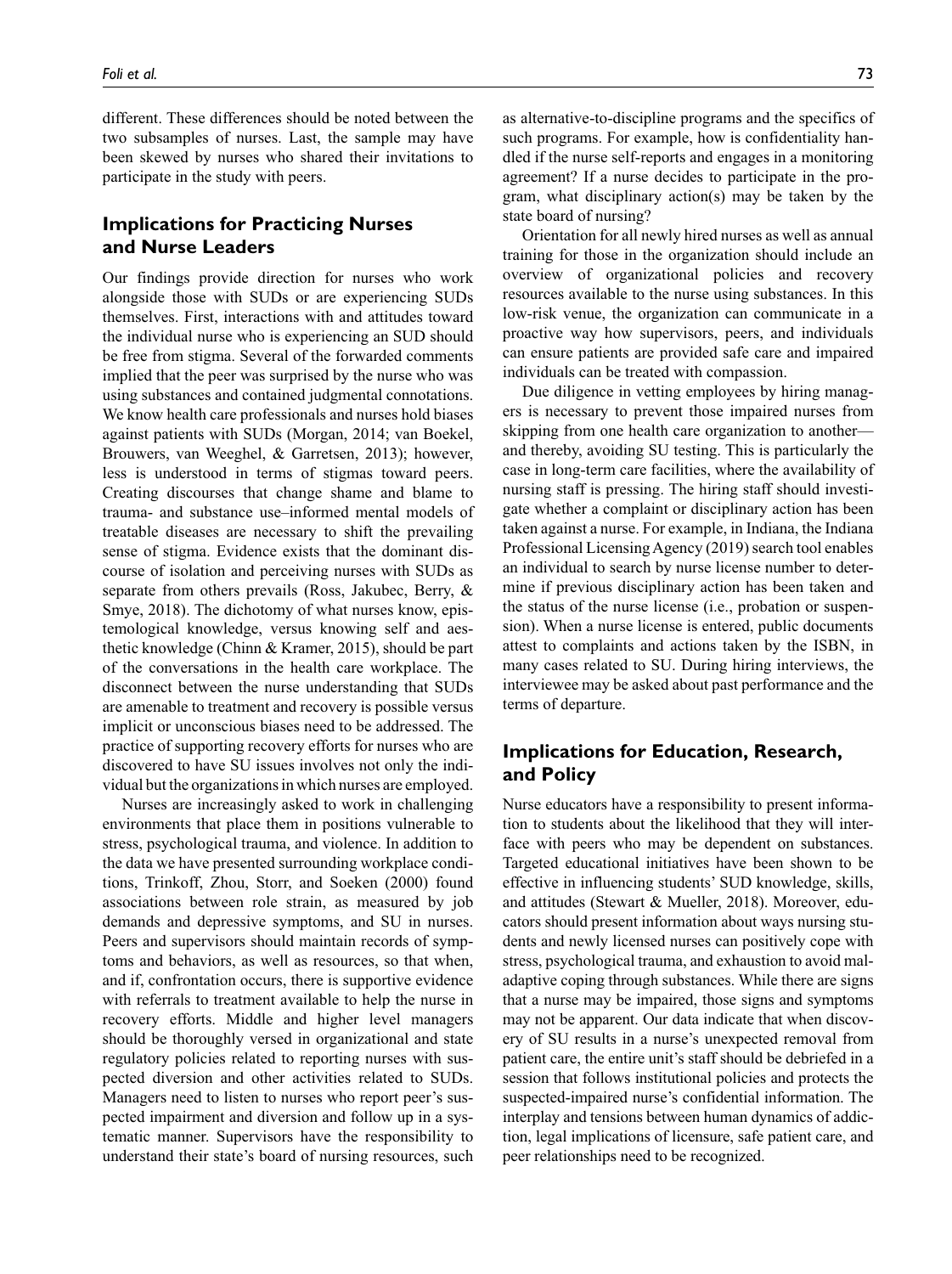The American Nurses Association (ANA) supports legislation and initiatives toward healthy work environments and flexible, safe staffing levels (ANA, 2015). The ANA links safe staffing to decreased nurse fatigue and burnout and increased job satisfaction and retention (ANA, 2015). Our data provide preliminary support that substances, particularly alcohol, are being used as a way to cope with professional stress, which may be associated with staffing levels and resource allocations. Future research is needed to further explore this finding.

Increasing literature emphasizes the organization's role in ensuring nurses with SUDs are treated with compassion as well as the stress inherent in the nurses' roles (Kunyk et al., 2016; Ross et al., 2018). Regulatory actions taken by state boards of nursing assume the nurse is making choices surrounding addiction in a rational manner and that such actions will be effective in reducing substance usage (Kunyk et al., 2016). Again, the implicit bias toward moral character flaws rather than SUD seen as a treatable, chronic disease needs to be discussed in open, transparent ways. Reentry of the nurse in recovery should be supported by nurse managers who are willing to document monitoring agreements and reports, reduce or allow no overtime, and continue insurance so that the nurse may enter into treatment (Bettinardi-Angres & Garcia, 2015). One of three new priorities for 2019 to 2020 of the American Academy of Nursing is to "Reduce Patient, Provider, & System Burden." The American Academy of Nursing (2019) policy priority states, "In order to achieve the goal of placing the patient at the center of care delivery, policies must equally support providers and systems" (n.p.). Supporting the nurse with an SUD, the peer, and the supervisor within various systems can be derived from this policy priority and expands the locus of control beyond the individual to the system level. This policy speaks to the duality of needs of patients and the nurses rendering care within a system context.

### **Discussion**

In the current study, we revealed four themes related to SU in nurses: differing social network proximity to SU; an individual process, from vulnerability to outcomes; bedside, system, and organizational spaces and effects; and no exposure to SU in nursing. Firsthand accounts of personal SU, as well as nurses who reported experiences with SU in peers and associates, provided detailed descriptions with consistent themes threaded throughout the data. Certain clinical specialty areas either create an environment that places the nurse at risk for SU (e.g., ICU; Trinkoff & Storr, 1998) or being a repository for nurses seeking employment after leaving acute care (e.g., long-term care). Nurses who are impaired vary in presentation, from those with obvious symptoms, such as being in a daze or sleepiness, to those who were able to function without suspicious symptoms of SU. One novel finding from the data surrounds how nurses' SU influences organizations and systems and, simultaneously, is influenced by such organizations and systems.

SU in nurses influence organizations and systems. Nurses' termination or abrupt departure related to SU generates emotional and operational fallout. Organizational policies that require termination if drug screening is refused allows the nurse to continue to work in an unsafe manner, unsafe for the individual and patients. Also, peers, interdisciplinary team members, supervisors, and human resource representatives may be faced with questions surrounding the nurse's departure. Peers may experience additional workloads and myriad emotional responses (e.g., relief, anger, sadness, guilt, and negative biases/stigma). Staff debriefings may be helpful in ascertaining what questions and concerns remain after the nurse's departure. Debriefing models such as the critical incident stress management (Everly, Flannery, & Mitchell, 2000; Flannery & Everly, 2004) or the resilience in stressful events (Edrees et al., 2016) may be used to support staff; these models may be implemented based on the extent of the trauma/distress experienced by the peers of the nurse. To the extent possible and depending on the circumstances, the impaired nurses' right to confidentiality must be honored. In alignment with the aim of providing safe, effective patient care, quality improvement projects may surround root cause analysis of how suspected diversion went unreported. The American Association of Nurse Anesthetists has developed a list of drug diversion prevention strategies (American Association of Nurse Anesthetists, 2016) that could be translated to other clinical areas to prevent diversion activities. The NCSBN (2019) offers a variety of educational resources for nurses and nurse managers, including a video and a guide for nurse managers.

Organizational and system factors influence nurses' SU, factors that create stress and a need to cope with these stressors. Job-related factors were threaded through the data: increased stress, anxiety, depression, feeling inadequate at the job, heavy workloads with insufficient staffing, a lack of support, and workplace bullying. An inconclusive but, nonetheless, important finding is the apparent direct relationship between professional stress and increase SU in nurses. In an attempt to understand the lived experience of the nurse with SU addiction, Burton (2014) interviewed 14 nurses who were "addicted to substances" (p. 151). Themes such as guilt, shame and embarrassment, and poor coping were discovered and are in alignment with the current study findings. Yet there were novel findings uncovered by Burton (2014): Nurses felt a need to control their environment and a central belief that they were immune to becoming addicted. The need for control is often cited as an outcome of past trauma, and such control may be elusive in high-acuity specialty units, such as ICU.

While some nurses had reported SU in peers, others were taken by surprise. Cares, Pace, Denious, and Crane (2015) surveyed nurses who had been enrolled in a peer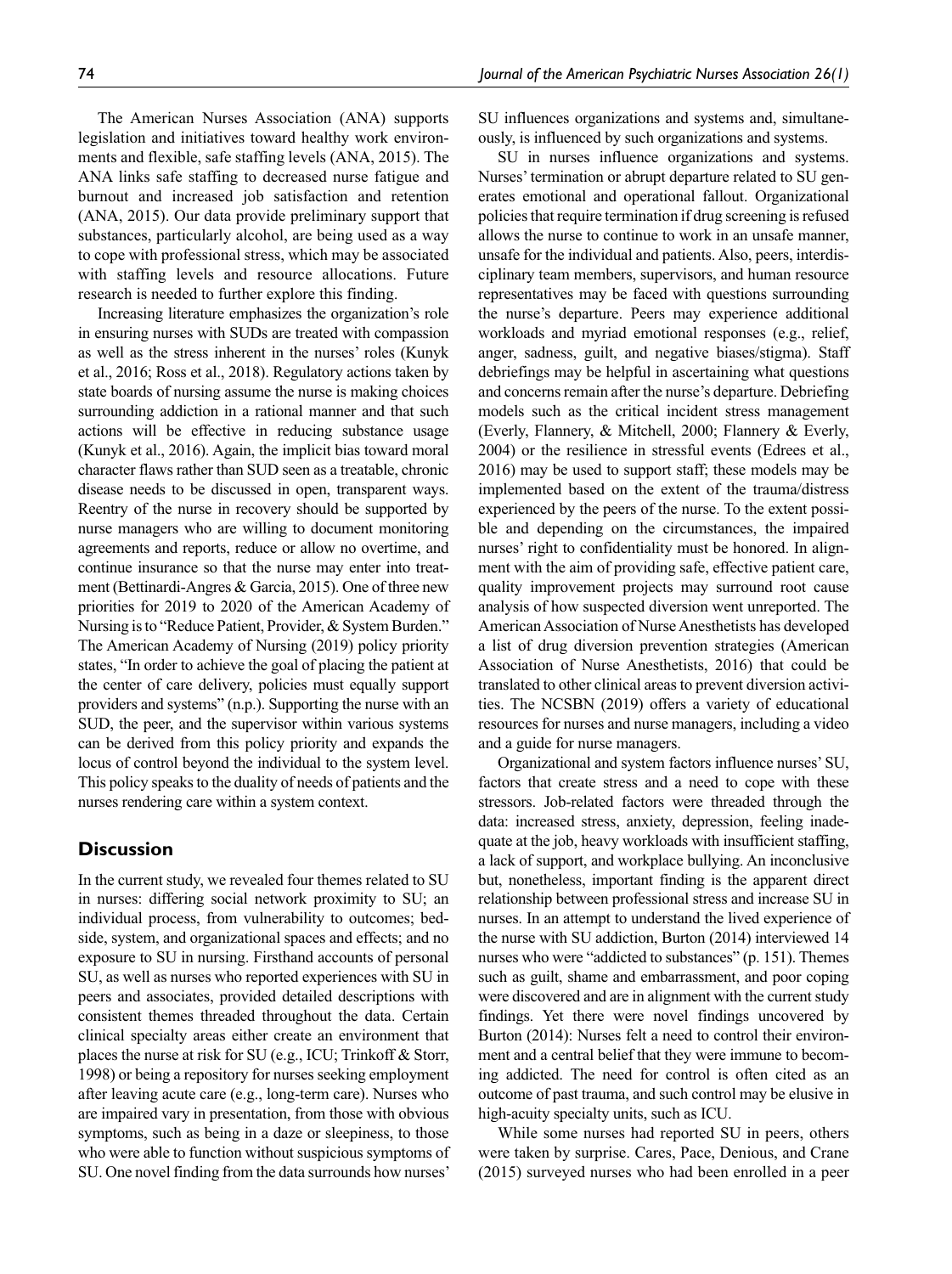health assistance program. Findings from 302 anonymous surveys of nurses indicate that 48% had used drugs or alcohol at work, and more than 67% thought their problem could have been recognized sooner. Barriers to treatment included fear, embarrassment, and the threat of losing their license (Cares et al., 2015). Recognizing signs of impairment sooner was recommended by Cares et al. (2015). However, in the current study and in select cases, even when nurses reported suspected SU, system failures allowed nurses to continue to practice.

### **Conclusions**

Nurses who use substances should be viewed as individuals with a chronic disease, which may be accompanied by dual diagnoses, such as a combination of depression, anxiety, and posttraumatic stress disorder. Organizations may need to assume culpability in producing environments that lend nurses susceptible to poor coping choices, such as the use of substances to offset stress. The peers and units where these nurses reside should also be viewed as affected by the nurses' SU. Nurses' SU must be in the context of a systems perspective; that is, in identification of impaired nurses, policies that support rapid intervention and support, including removal or limited practice, debriefing of peers and colleagues and open discussions of the impact to the unit, and diligent efforts to create an environment where nursing care is rendered with appropriate staffing, prevention of workplace violence, and supportive leadership.

#### **Acknowledgments**

Karen J. Foli would like to thank the nurses who contributed responses to the survey.

### **Author Roles**

KJF and LZ conceived the study; KJF determined the methodology. KJF, LZ, and BR collected the data, and KJF, BR, and KK analyzed the data. KJF took the lead in writing and organizing the manuscript. LZ took the lead in preparing the comparator table with assistance from BR. All four authors reviewed the final manuscript before submitting for publication.

### **Declaration of Conflicting Interests**

The author(s) declared no potential conflicts of interest with respect to the research, authorship, and/or publication of this article.

### **Funding**

The author(s) disclosed receipt of the following financial support for the research, authorship, and/or publication of this article: This project was funded by the National Council of State Boards of Nursing, Center for Regulatory Excellence (Project: R101011).

### **ORCID iD**

Karen J. Foli **D** <https://orcid.org/0000-0002-9510-4800>

#### **Note**

1. Breakdown of comments: 287 total; 250 comments about others/peers; 24 comments about self SU; 13 comments about "never witnessed." The 287 does not include the following: 40 "nothing," 39 "n/a," 4 "no comment," 3 various other comments (i.e., "interesting survey").

#### **References**

- American Academy of Nursing. (2019). *Policy priorities: 2019-2020*. Retrieved from [https://higherlogicdownload.](https://higherlogicdownload.s3.amazonaws.com/AANNET/c8a8da9e-918c-4dae-b0c6-6d630c46007f/UploadedImages/Academy_Federal_Policy_Priorities_Final.pdf) [s3.amazonaws.com/AANNET/c8a8da9e-918c-4dae](https://higherlogicdownload.s3.amazonaws.com/AANNET/c8a8da9e-918c-4dae-b0c6-6d630c46007f/UploadedImages/Academy_Federal_Policy_Priorities_Final.pdf)[b0c6-6d630c46007f/UploadedImages/Academy\\_Federal\\_](https://higherlogicdownload.s3.amazonaws.com/AANNET/c8a8da9e-918c-4dae-b0c6-6d630c46007f/UploadedImages/Academy_Federal_Policy_Priorities_Final.pdf) [Policy\\_Priorities\\_Final.pdf](https://higherlogicdownload.s3.amazonaws.com/AANNET/c8a8da9e-918c-4dae-b0c6-6d630c46007f/UploadedImages/Academy_Federal_Policy_Priorities_Final.pdf)
- American Association of Nurse Anesthetists. (2016). *Addressing substance use disorder for anesthesia professionals* (Position statement and policy considerations, Table 4). Retrieved from [https://www.aana.com/docs/](https://www.aana.com/docs/default-source/practice-aana-com-web-documents-(all)/addressing-substance-use-disorder-for-anesthesia-professionals.pdf?sfvrsn=ff0049b1_2) [default-source/practice-aana-com-web-documents-\(all\)/](https://www.aana.com/docs/default-source/practice-aana-com-web-documents-(all)/addressing-substance-use-disorder-for-anesthesia-professionals.pdf?sfvrsn=ff0049b1_2) [addressing-substance-use-disorder-for-anesthesia-profes](https://www.aana.com/docs/default-source/practice-aana-com-web-documents-(all)/addressing-substance-use-disorder-for-anesthesia-professionals.pdf?sfvrsn=ff0049b1_2)[sionals.pdf?sfvrsn=ff0049b1\\_2](https://www.aana.com/docs/default-source/practice-aana-com-web-documents-(all)/addressing-substance-use-disorder-for-anesthesia-professionals.pdf?sfvrsn=ff0049b1_2)
- The American Nurses Association. (2015). *Optimal nurse staffing to improve quality of care and patient outcomes: Executive summary*. Retrieved from [http://info.nursingworld.org/](http://info.nursingworld.org/staffingwp/?_ga=2.207489747.1302302669.1568294322-561355508.1567957335) [staffingwp/?\\_ga=2.207489747.1302302669.1568294322-](http://info.nursingworld.org/staffingwp/?_ga=2.207489747.1302302669.1568294322-561355508.1567957335) [561355508.1567957335](http://info.nursingworld.org/staffingwp/?_ga=2.207489747.1302302669.1568294322-561355508.1567957335)
- Bettinardi-Angres, K., & Garcia, R. (2015). A consistent approach to treatment and reentry for CRNAs with substance use disorder. *Journal of Nursing Regulation*, *6*(2), 47-51.
- Burton, K. L. (2014). Emerging from the darkness and stepping into the light: Implementing an understanding of the experience of nurse addiction into nursing education. *Journal of Nursing Education and Practice*, *4*, 151-164. doi:10.5430/ jnep.v4n4p151
- Cares, A., Pace, E., Denious, J., & Crane, L. A. (2015). Substance use and mental illness among nurses: Workplace warning signs and barriers to seeking assistance. *Substance Abuse*, *36*, 59-66. doi:10.1080/08897077.2014.933725
- Centers for Disease Control and Prevention. (2019). *Behavioral risk factor surveillance system ACE data*. Retrieved from [https://www.cdc.gov/violenceprevention/childabuseandne](https://www.cdc.gov/violenceprevention/childabuseandneglect/acestudy/ace-brfss.html)[glect/acestudy/ace-brfss.html](https://www.cdc.gov/violenceprevention/childabuseandneglect/acestudy/ace-brfss.html)
- Chinn, P., & Kramer, M. (2015). *Knowledge development in nursing: Theory and process* (9th ed.). St. Louis, MO: Mosby.
- Curtin, L. L. (1987). Throw-away nurses? *Nursing Management*, *18*(7), 7-11.
- DeSantis, L., & Ugarriza, D. N. (2000). The concept of theme as used in qualitative nursing research. *Western Journal of Nursing Research*, *22*, 351-372. doi.org/10.1177/01939 4590002200308
- Edrees, H., Connors, C., Paine, L., Norvell, M., Taylor, H., & Wu, A. W. (2016). Implementing the RISE second victim support programme at the Johns Hopkins Hospital: A case study. *BMJ Open*, *6*(9), e011708. doi:10.1136/bmjopen-2016-011708